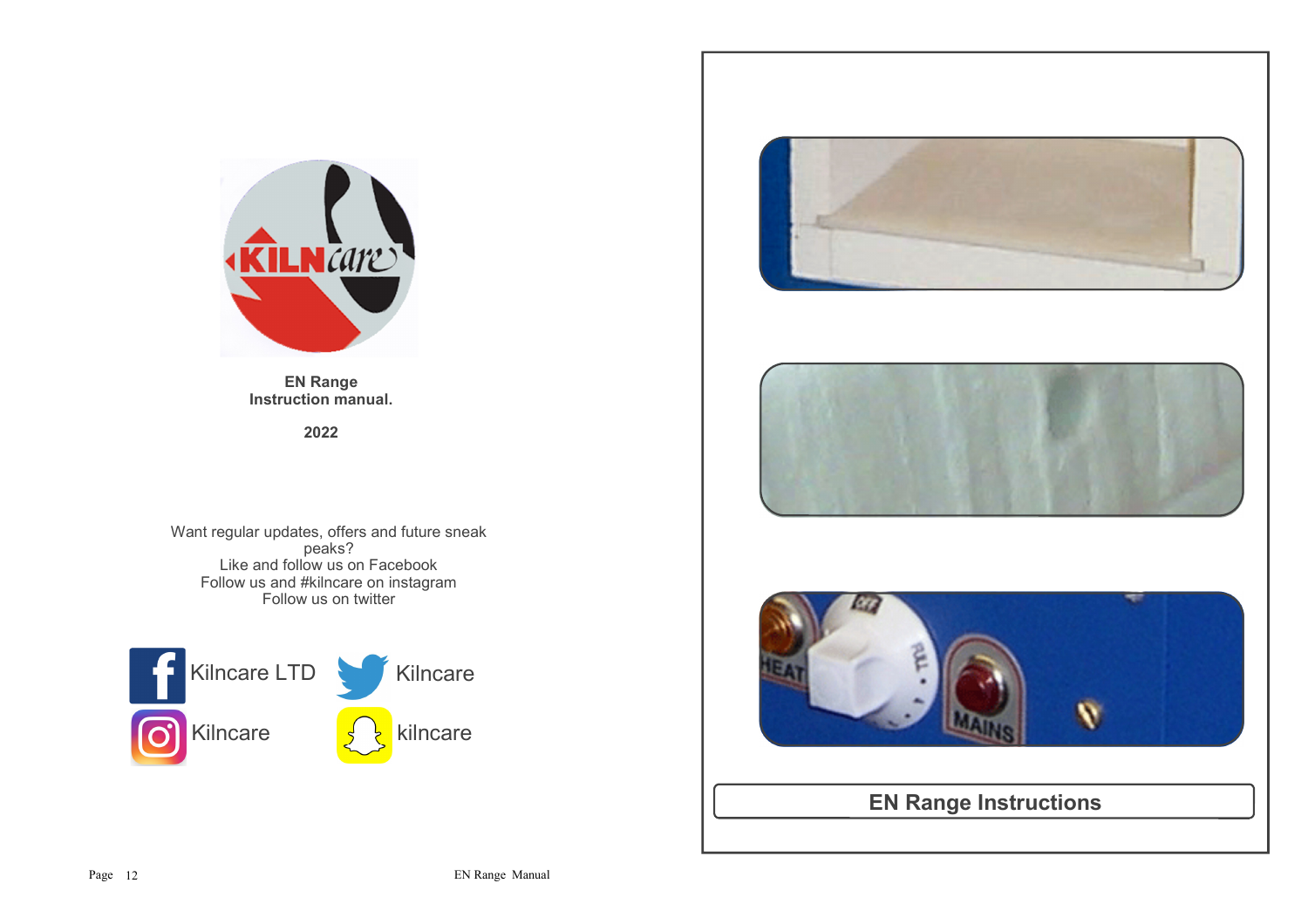**Thank you for choosing to purchase one of the EN range of kilns for your Enamelling and Jewellery work.**

**We hope you will have many years happy use out of your kiln.** 

**The EN range is very much a tried and tested formula. One that has seen this range of kilns provide reliable service in both educational and studio use for over 2 decades.**

**Please read this manual fully to get to know your kiln before use.**

 **Index**

Page

- 2 Safety notices<br>3 For your record
- 3 For your records / Where to site your kiln
- 4 Electrical connection
- 5 Initial firing<br>6 Control / Kil
- 6 Control / Kiln Notes
- Looking after your kiln 7
- 8**Notes**

#### **Safety notices**

Your EN is designed and built to meet all European Directives and British **Standards** 

 However, as with all kilns, there are certain measures that you must take to achieve optimum safety.

#### **Electricity**

 The EN range meets all Electrical Safety Directives, including a door safety switch. However, the kilns are electric and as such certain measures should be taken.

Keep the kiln dry.

Never attempt to remove any of the kiln covers or do any repair work when the kiln is plugged into a mains electricity socket or with the isolator turned on.

Never use the kiln if external cables are damaged.

Have the kiln tested by a competent person at least every 12 months.

EN Range Manual<br>Property and the contract of the contract of the contract of the contract of the contract of the contract of the<br>Property of the contract of the contract of the contract of the contract of the contract of t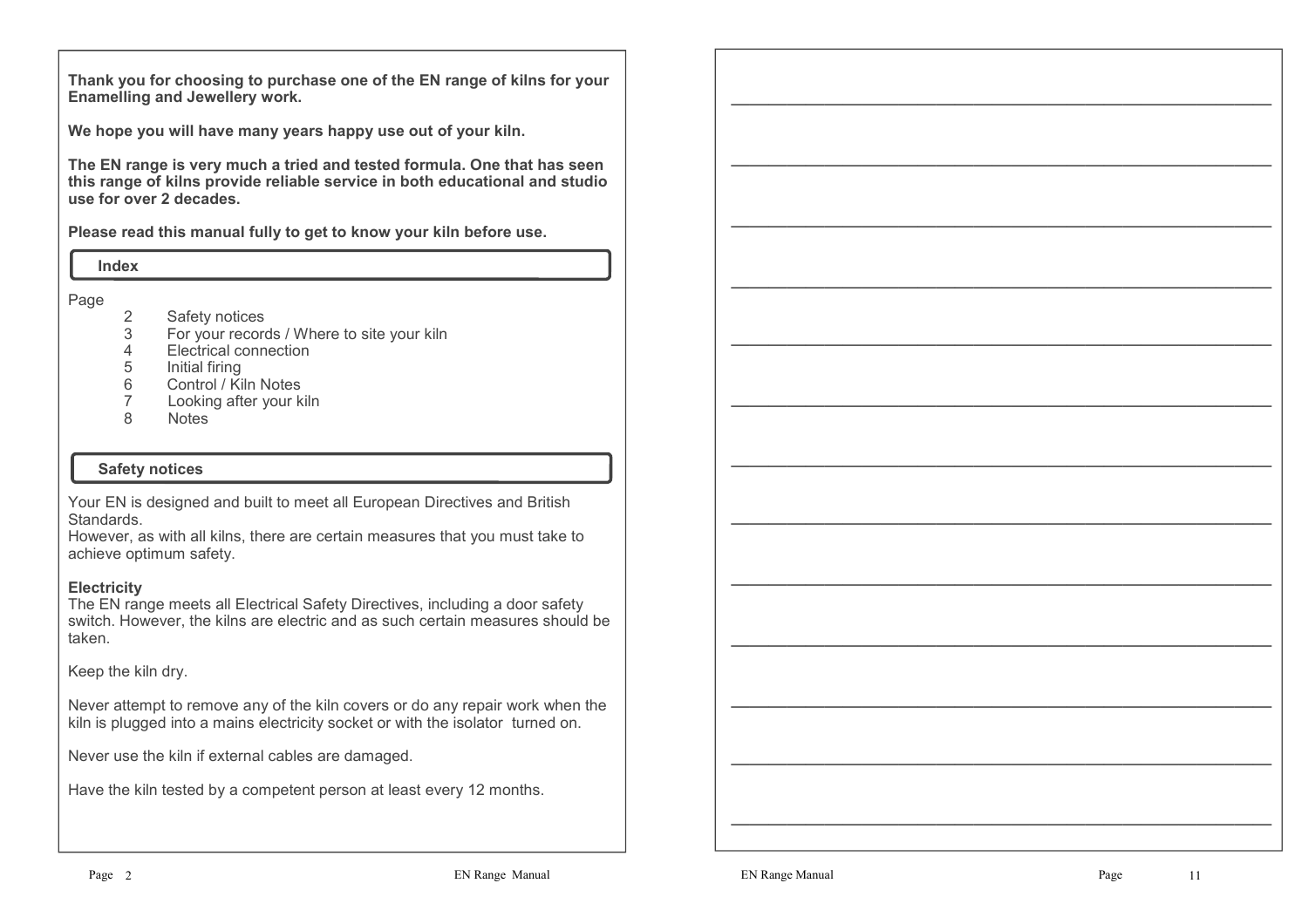## **Hot Surfaces**

—————————————————————————————

—————————————————————————————

————————————————————————————— —————————————————————————————

—————————————————————————————

—————————————————————————————

 $\frac{1}{\sqrt{2}}$ 

—————————————————————————————

—————————————————————————————

—————————————————————————————

 $\frac{1}{\sqrt{2}}$ 

 The kiln will have hot surfaces. Do not touch the kiln when it has been on for any period of time as the case temperatures will rise with time.

Keep pets clear at all times.

Keep the kiln clear of flammable items such as curtains etc.

 **Your new arrival**

**For your recordsDate of purchase. \_\_\_\_\_\_\_\_\_\_\_\_\_\_\_\_\_\_\_**

**Company purchased from \_\_\_\_\_\_\_\_\_\_\_\_\_\_\_\_\_\_\_\_**

**First date of use \_\_\_\_\_\_\_\_\_\_\_\_\_\_\_\_\_**

**Unpacking your kiln** Once unpacked please show consideration to the environment when disposing of your kiln packaging.

## **Where to install your kiln**

 Position the kiln allowing a minimum of 30cm clearance around both sides. The kiln casing will get hot and so any combustible material must be kept at a safe distance.

Never leave combustible materials on the kiln or touching the kiln during a firing.

Do not site the kiln close to flammable items such as curtains etc.

The floor or bench must be capable of carrying the weight of the kiln.

EN kilns do have air clearance under them and so there should be no need to protect the bench top, however, if your firings are to be prolonged then it is advisable to sit the kiln on a heat resistant material.

Consideration must also be given to the ceiling area above the kiln as heat will radiate upwards from the kiln.

I**MPORTANT**. It is advised that the kiln is left untouched until the kiln has finished it's given program and fully cooled. Remember, whilst the kiln cools it may be possible that the external case temperature actually increases. KEEP PETS AND CHILDREN AWAY FROM THE KILN DURING ITS FULL CYCLE AND UNTIL COOL.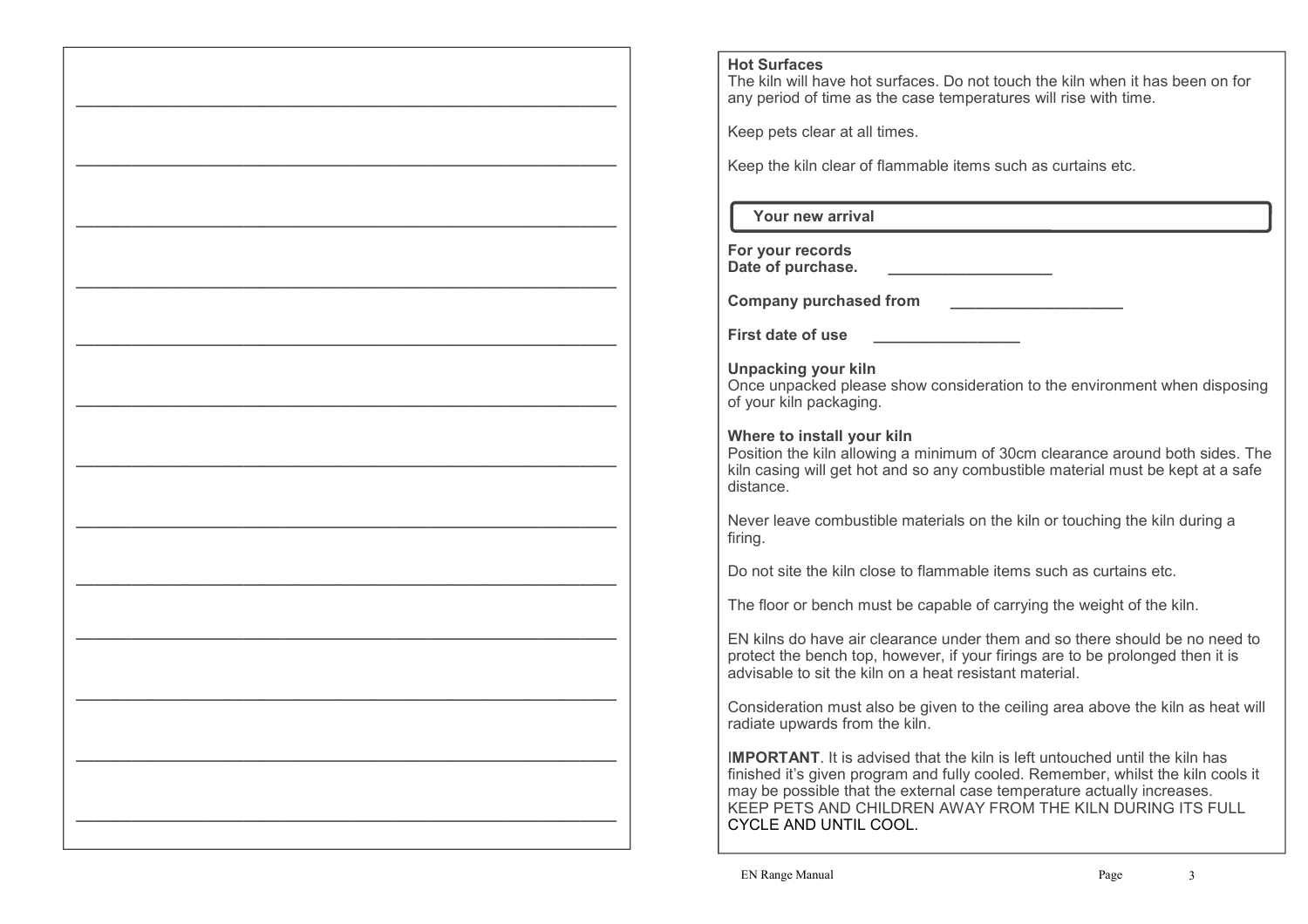#### Do not site the kiln outside.

It is advised to site the kiln in a room that has ventilation.

 After the first couple of firings there is almost no emissions from the kiln but there will always be vapour etc released by whatever you are firing in the kiln, especially stains so room ventilation is always advisable.

 The type of room venting required depends on many factors and so it is best to contact a ventilation specialist if in any doubt.

# **Electrical connection**

All EN models come fitted with a 13 amp plug top.

 They are designed to work from standard 230v socket outlets. It is advisable to have your chosen socket outlet tested by a qualified electrician prior to use to ensure its sound condition

It is not advisable to use the kiln from an extension lead.

The electrical supply MUST have a sound earth connection.

# **Portable Appliance Testing**

 It is possible, depending on the type of establishment that the kiln is to be used in that the kiln may be required to be Portable Appliance Tested along with other electrical items.

 It is important that the controller, if one is fitted, is disconnected before testing or there is a risk of the high voltage associated with the test effecting the Controller permanently.

On initial testing, the kiln may show a low insulation resistance reading, this is normal and will improve as the kiln dries. Kilns are porous by nature and will absorb moisture from the atmosphere, especial if the kiln is new or has had a period of inactivity.

Periods of testing will be stipulated by the testing body.

# **KILNS AND R.C.D. "TRIPS"**

 Due to the reasons stated above and to insulation material properties, a certain amount of leakage to earth will probably be evident, therefore the fitting of a 30ma R.C.D. in the circuit can create a fault condition at low temperatures if the kiln is damp, at higher temperatures as the kiln insulation heats  $\dot{u}$ , when first fired or used after a long period of inactivity.

This problem is relatively rare but can be solved by the fitting of a 100ma R.C.D.

Consult a fully qualified electrician for advise.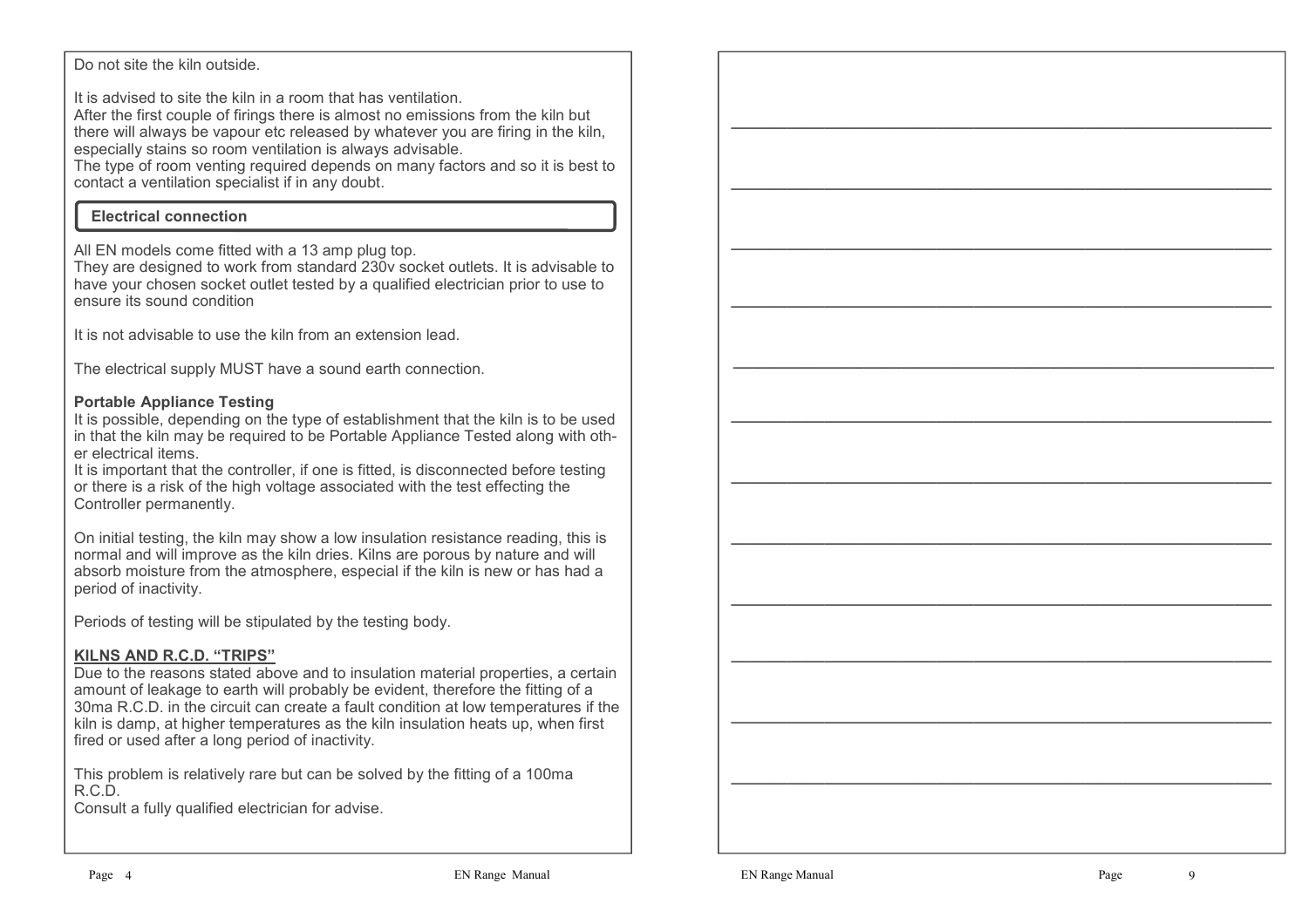| <b>Connecting the controller</b><br>If you EN kiln has been provided with a controller it will most likely be the KCR2.<br>This controller is simple to fit to the kiln.                                                                                                                                                                                                                                                                                                                                                                       |
|------------------------------------------------------------------------------------------------------------------------------------------------------------------------------------------------------------------------------------------------------------------------------------------------------------------------------------------------------------------------------------------------------------------------------------------------------------------------------------------------------------------------------------------------|
| The hole for the thermocouple is on the right hand side of the kiln.<br>Insert the thermocouple into the kiln ensuring that it is approximately 25mm into<br>the kiln chamber. Then apply a slight bend to the tip section that is protruding<br>into the kiln. The angle only needs to be enough to stop the thermocouple sliding<br>back out of the kiln. DO NOT bend to a right angle or make the bend<br>severe.<br>The thermocouple can now be plugged into the end of the KCR2. The plug will<br>only go in one way.                     |
| Now plug the kiln into the socket on the face of the KCR2                                                                                                                                                                                                                                                                                                                                                                                                                                                                                      |
| Now plug the KCR2 into a suitable 13amp socket and you are ready to go.                                                                                                                                                                                                                                                                                                                                                                                                                                                                        |
| <b>Initial firing</b>                                                                                                                                                                                                                                                                                                                                                                                                                                                                                                                          |
| Before using the kiln it is advisable to fire the kiln empty to a temperature of 300<br>degrees centigrade at a rate of around 100 degrees per hour.<br>This will dry and "settle" the kiln.                                                                                                                                                                                                                                                                                                                                                   |
| On the first firings, a slight odour will be emitted, this is the remnants of binding<br>resins in the boards and should stop after two or three firings depending on<br>temperature of the firings.<br>For this initial firing we recommend that the kiln is in a well ventilated area.<br>We suggest that prior to the initial firing, that you use this instruction manual, and<br>the controller manual to ensure you are familiar with all aspects of the kiln and<br>usage of the controller if the kiln is to be used with a controller |
| We also recommend that the kiln controller is set to fire the kiln at full power to a<br>low temperature and then end, say 50 degrees, whilst being monitored to ensure<br>that it is switching off the kiln and that no problems have occurred during<br>transport.                                                                                                                                                                                                                                                                           |
| At such low temperatures the kiln will overshoot the set point temperature by<br>some amount.<br>This is normal as the controller is set to full and not a controlled rate of climb.<br>It may also cause the controller to show an Error message or code, again, this is<br>normal as the controller may believe that the overshoot is caused by the kiln<br>having a fault.                                                                                                                                                                  |
| This test is to ensure that the controller shuts the kiln power off, whether it be<br>due to the correct temperature being reached or by it going into fault mode.                                                                                                                                                                                                                                                                                                                                                                             |
|                                                                                                                                                                                                                                                                                                                                                                                                                                                                                                                                                |